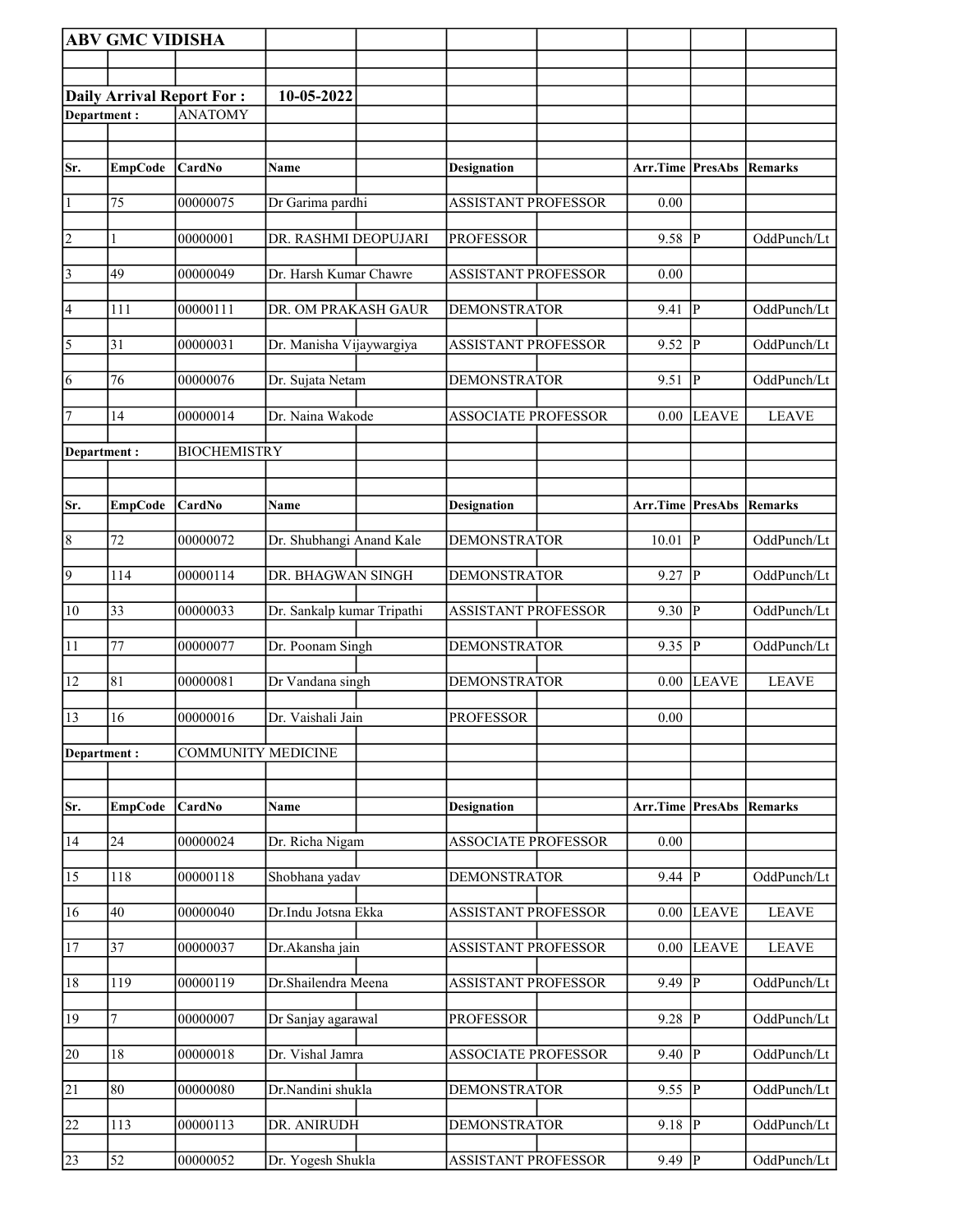| $\overline{24}$ | 82              | 00000082                 | Dr. Ashish Upaddhyay        | <b>DEMONSTRATOR</b>        | 8.58                            | lP.          | OddPunch/Lt            |
|-----------------|-----------------|--------------------------|-----------------------------|----------------------------|---------------------------------|--------------|------------------------|
| 25              | 36              | 00000036                 | Dr.Neeraj Khare             | ASSISTANT PROFESSOR        | 0.00                            |              |                        |
| Department:     |                 | <b>DEAN</b>              |                             |                            |                                 |              |                        |
|                 |                 |                          |                             |                            |                                 |              |                        |
| Sr.             | <b>EmpCode</b>  | CardNo                   | Name                        | <b>Designation</b>         | Arr.Time                        | PresAbs      | Remarks                |
| 26              | 97              | 00000097                 | DR. Sunil Nandeshwar        | <b>DEAN</b>                | 0.00                            | lod          | <b>OD</b>              |
| Department:     |                 | <b>FORANSIC MEDICINE</b> |                             |                            |                                 |              |                        |
| Sr.             | <b>EmpCode</b>  | CardNo                   | Name                        | <b>Designation</b>         | <b>Arr.Time PresAbs Remarks</b> |              |                        |
| 27              | 35              | 00000035                 | Dr. Narendra singh patel    | <b>ASSOCIATE PROFESSOR</b> | 0.00                            | <b>LEAVE</b> | <b>LEAVE</b>           |
|                 |                 |                          |                             |                            |                                 |              |                        |
| 28              | 126             | 00000126                 | Dr. Vivek kumar Chouksey    | <b>ASSISTANT PROFESSOR</b> | 0.00                            |              |                        |
| 29              | 112             | 00000112                 | DR. POOJA TIWARI            | <b>DEMONSTRATOR</b>        | 9.55                            | IР           | OddPunch/Lt            |
| 30              | 54              | 00000054                 | Dr.Manish Nigam             | <b>PROFESSOR</b>           | 0.00                            |              |                        |
| $\overline{31}$ | 85              | 00000085                 | Dr. Sharad Dohare           | <b>DEMONSTRATOR</b>        | 0.00                            |              |                        |
| Department:     |                 | MICROBIOLOGY             |                             |                            |                                 |              |                        |
|                 |                 |                          |                             |                            |                                 |              |                        |
| Sr.             | <b>EmpCode</b>  | CardNo                   | <b>Name</b>                 | <b>Designation</b>         | Arr.Time                        |              | <b>PresAbs Remarks</b> |
| 32              | 88              | 00000088                 | Dr. Sanjay Singh            | <b>ASSISTANT PROFESSOR</b> | 8.09                            | IР           | OddPunch               |
| $\overline{33}$ | 4               | 00000004                 | Dr Avinash laghave          | <b>PROFESSOR</b>           | 8.09                            | P            | OddPunch               |
| $\overline{34}$ | 110             | 00000110                 | DR, RAGINI DANGI            | <b>DEMONSTRATOR</b>        | 9.13                            | lР           | OddPunch/Lt            |
| 35              | 106             | 00000106                 | Dr.Aarti Jain               | <b>ASSOCIATE PROFESSOR</b> | 9.52                            | P            | OddPunch/Lt            |
| 36              | $\overline{79}$ | 00000079                 | Dr.Prashant kumar bhakoriya | <b>DEMONSTRATOR</b>        | 0.00                            | <b>LEAVE</b> | <b>LEAVE</b>           |
| 37              | 125             | 00000125                 | DR.Himanshi Bansal          | ASSISTANT PROFESSOR        | 0.00                            | <b>LEAVE</b> | <b>LEAVE</b>           |
| Department:     |                 | PATHOLOGY                |                             |                            |                                 |              |                        |
|                 |                 |                          |                             |                            |                                 |              |                        |
| Sr.             | <b>EmpCode</b>  | CardNo                   | Name                        | <b>Designation</b>         | Arr.Time                        | PresAbs      | Remarks                |
| 38              | 48              | 00000048                 | Dr.Pratibha Meena           | ASSISTANT PROFESSOR        | 0.00                            | <b>LEAVE</b> | <b>LEAVE</b>           |
| $ 39\rangle$    | 78              | 00000078                 | Dr. Rajnikant ahirwar       | <b>DEMONSTRATOR</b>        | $9.53$ P                        |              | OddPunch/Lt            |
| 40              | 83              | 00000083                 | Dr.Fuzail Ahmad             | <b>DEMONSTRATOR</b>        | 0.00                            |              |                        |
| 41              | 51              | 00000051                 | Dr. Lal Pranay singh        | <b>ASSISTANT PROFESSOR</b> | 9.53  P                         |              | OddPunch/Lt            |
| 42              | 128             | 00000128                 | DR.PREETI MANDLOI           | <b>ASSISTANT PROFESSOR</b> | 0.00                            | <b>LEAVE</b> | <b>LEAVE</b>           |
| 43              | 6               | 00000006                 | Dr Gopal krishna sawke      | <b>PROFESSOR</b>           | $0.00\,$                        |              |                        |
| 44              | 17              | 00000017                 | Dr. Tina Rai                | <b>ASSOCIATE PROFESSOR</b> | 0.00                            | <b>LEAVE</b> | <b>LEAVE</b>           |
| 45              | 84              | 00000084                 | Dr. Sunil Nagar             | <b>DEMONSTRATOR</b>        | 0.00                            | <b>LEAVE</b> | <b>LEAVE</b>           |
|                 |                 |                          |                             |                            |                                 |              |                        |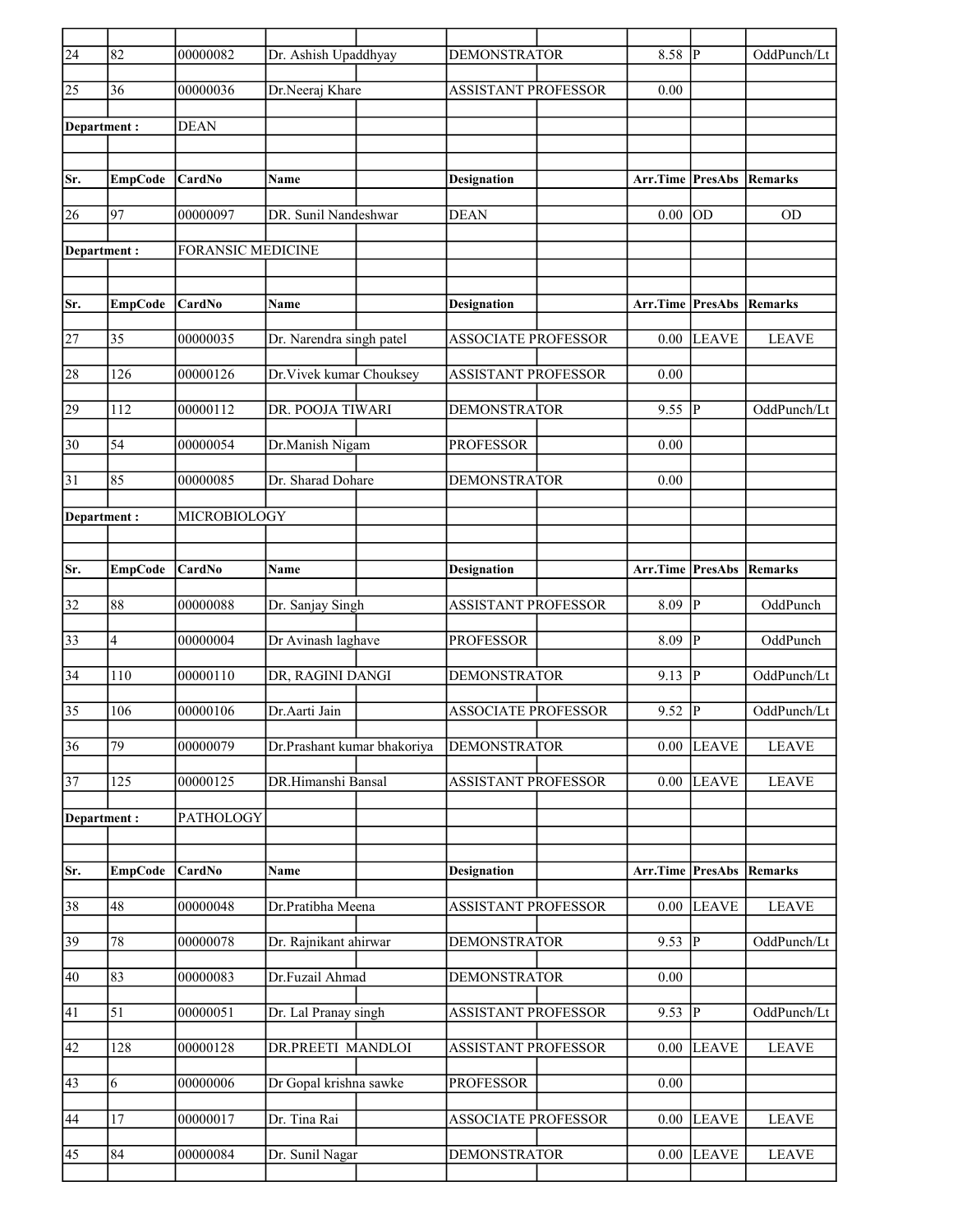| Department: |                | PHARAMCOLOGY |                         |                            |                         |              |              |
|-------------|----------------|--------------|-------------------------|----------------------------|-------------------------|--------------|--------------|
|             |                |              |                         |                            |                         |              |              |
| Sr.         | <b>EmpCode</b> | CardNo       | <b>Name</b>             | <b>Designation</b>         | <b>Arr.Time PresAbs</b> |              | Remarks      |
| 46          | 74             | 00000074     | Dr. Raina Jain          | <b>ASSISTANT PROFESSOR</b> | 9.52                    | p            | OddPunch/Lt  |
| 47          | 73             | 00000073     | Dr. Sudhir Kumar Jain   | <b>ASSISTANT PROFESSOR</b> | 0.00                    | <b>LEAVE</b> | <b>LEAVE</b> |
| 48          | 22             | 00000022     | Dr Akhilesh kumar       | <b>PROFESSOR</b>           | 0.00                    | <b>LEAVE</b> | <b>LEAVE</b> |
|             | Department:    | PHYSIOLOGY   |                         |                            |                         |              |              |
| Sr.         | <b>EmpCode</b> | CardNo       | <b>Name</b>             | <b>Designation</b>         | <b>Arr.Time PresAbs</b> |              | Remarks      |
| 49          | 15             | 00000015     | Dr. Mona Kharbanda      | <b>ASSOCIATE PROFESSOR</b> | 0.00                    |              |              |
| 50          | $\,$ 8 $\,$    | 00000008     | Dr Suman rai            | <b>PROFESSOR</b>           | 0.00                    | <b>LEAVE</b> | <b>LEAVE</b> |
| $\vert$ 51  | 32             | 00000032     | Dr.Brajesh sharma       | <b>ASSISTANT PROFESSOR</b> | 0.00                    | <b>LEAVE</b> | <b>LEAVE</b> |
| 52          | 71             | 00000071     | Dr. Parul Sharma        | <b>DEMONSTRATOR</b>        | 9.55                    | P            | OddPunch/Lt  |
| 53          | 70             | 00000070     | Dr. Pankaj Kumar Sharma | <b>DEMONSTRATOR</b>        | 9.56                    | p            | OddPunch/Lt  |
| 54          | 115            | 00000115     | Dr. SOBHARAN MEENA      | <b>DEMONSTRATOR</b>        | 9.45                    | P            | OddPunch/Lt  |
| 55          | 108            | 00000108     | Dr.Geeta Shammani       | <b>ASSISTANT PROFESSOR</b> | 9.54                    | P            | OddPunch/Lt  |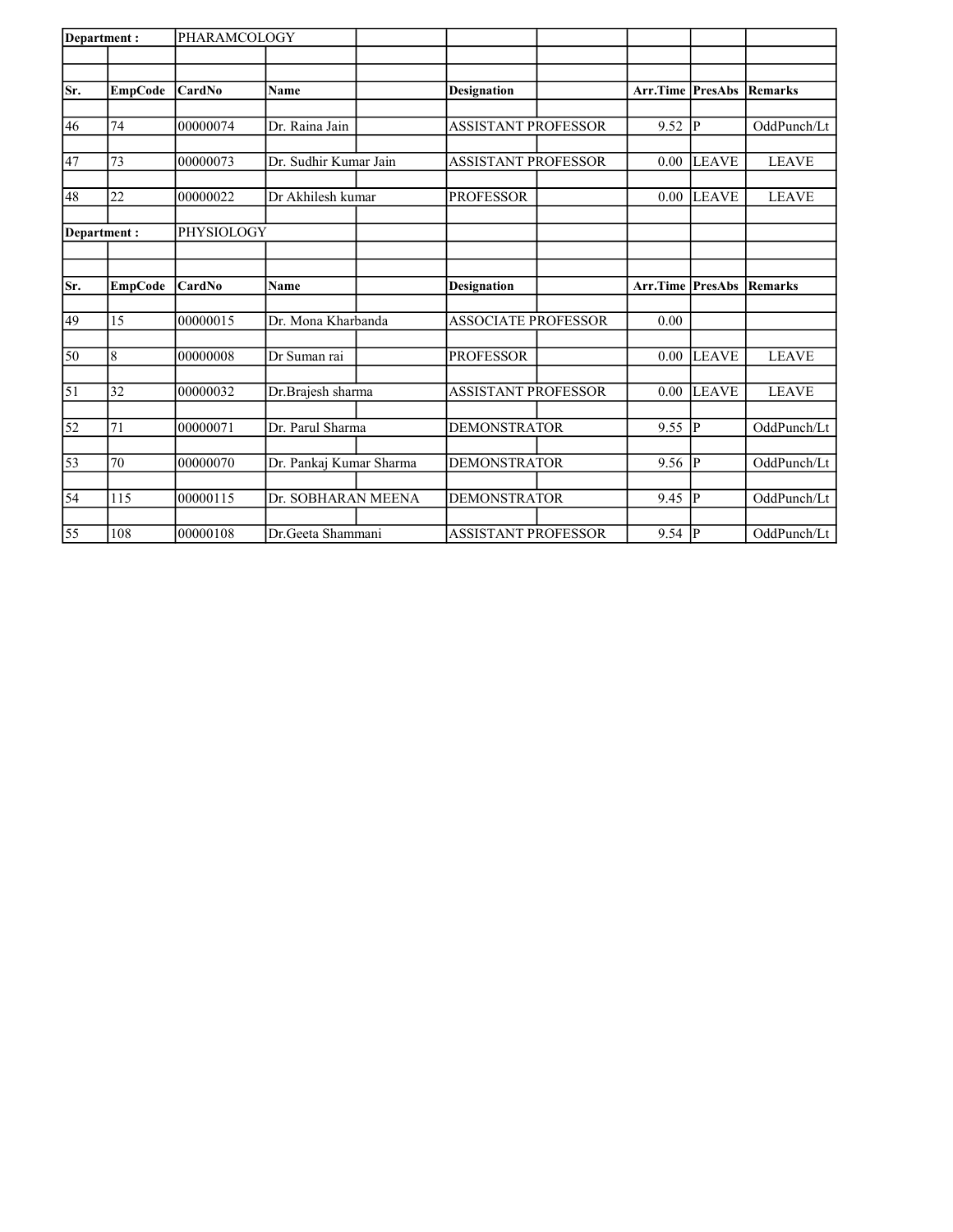| <b>ABV GMC VIDISHA</b>           |                |                    |                            |                                           |                  |                |                            |
|----------------------------------|----------------|--------------------|----------------------------|-------------------------------------------|------------------|----------------|----------------------------|
|                                  |                |                    |                            |                                           |                  |                |                            |
| <b>Daily Arrival Report For:</b> |                |                    | 10-05-2022                 |                                           |                  |                |                            |
| Department:                      |                | <b>ANESTHESIA</b>  |                            |                                           |                  |                |                            |
|                                  |                |                    |                            |                                           |                  |                |                            |
| Sr.                              | <b>EmpCode</b> | CardNo             | Name                       | <b>Designation</b>                        | Arr.Time PresAbs |                | Remarks                    |
| 1                                | 58             | 00000058           | Dr.Sevras Hingwe           | <b>ASSISTANT PROFESSOR</b>                | $9.16$ P         |                | Lt/Erl                     |
| $ 2\rangle$                      | 127            | 00000127           |                            | DR.JYOTI RAGHUWANSHI ASSISTANT PROFESSOR  | 0.00             |                |                            |
| $\vert$ 3                        | 57             | 00000057           | Dr. Vinyak Gour            | <b>ASSOCIATE PROFESSOR</b>                | 9.48             | P              | OddPunch/Lt                |
| 4                                | 59             | 00000059           | Dr.Chandrakant             | <b>ASSISTANT PROFESSOR</b>                | 0.00             | <b>LEAVE</b>   | <b>LEAVE</b>               |
| Department:                      |                | <b>DEAN OFFICE</b> |                            |                                           |                  |                |                            |
| Sr.                              | EmpCode CardNo |                    | <b>Name</b>                | <b>Designation</b>                        | Arr.Time PresAbs |                | Remarks                    |
| 5                                | 104            | 00000104           | Mukesh Kumar               | <b>ADMIN</b>                              | $9.45$ P         |                | OddPunch/Lt                |
| 8                                | 101            | 00000101           | <b>Bhim Singh Parmar</b>   | <b>ADMIN</b>                              | 0.00             |                |                            |
| 10                               | 103            | 00000103           | Namrata Jogdand            | <b>ADMIN</b>                              | 7.19             | P              | OddPunch                   |
| 14                               | 102            | 00000102           | Amit Singh Parihar         | <b>ADMIN</b>                              | 0.00             |                |                            |
| Department :                     |                | <b>DENTISTRY</b>   |                            |                                           |                  |                |                            |
|                                  |                |                    |                            |                                           |                  |                |                            |
| Sr.                              | EmpCode CardNo |                    | Name                       | <b>Designation</b>                        | Arr.Time PresAbs |                | Remarks                    |
| 15                               | 131            | 00000131           |                            | DR. HEERALAL CHOKOTIY ASSISTANT PROFESSOR | 9.49             | P              | OddPunch/Lt                |
| 16                               | 116            | 00000116           | Dr.Bharat jayant sumbh     | <b>PROFESSOR</b>                          | 8.07             | $\overline{P}$ | OddPunch                   |
| 17                               | 64             | 00000064           | Dr.Rishi Thukral           | <b>ASSOCIATE PROFESSOR</b>                | $9.49$ P         |                | OddPunch/Lt                |
| Department:                      |                | <b>DERMATOLOGY</b> |                            |                                           |                  |                |                            |
| Sr.                              | <b>EmpCode</b> | CardNo             | Name                       | <b>Designation</b>                        | Arr.Time PresAbs |                | <b>Remarks</b>             |
| 18                               | 100            | 00000100           | Dr.sourabh jain            | <b>ASSOCIATE PROFESSOR</b>                | 8.02             | P              | Erl                        |
| Department :                     |                | E.N.T.             |                            |                                           |                  |                |                            |
|                                  |                |                    |                            |                                           |                  |                |                            |
| Sr.                              | <b>EmpCode</b> | CardNo             | Name                       | <b>Designation</b>                        | Arr.Time PresAbs |                | <b>Remarks</b>             |
| 19                               | 27             | 00000027           | Dr. Shiv Kumar Raghuwanshi | <b>PROFESSOR</b>                          | $8.49$ P         |                | $\mathbf{Lt}/\mathbf{Erl}$ |
| 20                               | 56             | 00000056           | Dr. Aditya Gargav          | ASSOCIATE PROFESSOR                       | 0.00             | <b>LEAVE</b>   | <b>LEAVE</b>               |
| Department:                      |                | <b>MEDICINE</b>    |                            |                                           |                  |                |                            |
|                                  |                |                    |                            |                                           |                  |                |                            |
| Sr.                              | <b>EmpCode</b> | <b>CardNo</b>      | Name                       | <b>Designation</b>                        | Arr.Time PresAbs |                | Remarks                    |
| 21                               | 23             | 00000023           | Dr. Arvind Chouhan         | <b>ASSOCIATE PROFESSOR</b>                | $0.00\,$         |                |                            |
|                                  |                |                    |                            |                                           |                  |                |                            |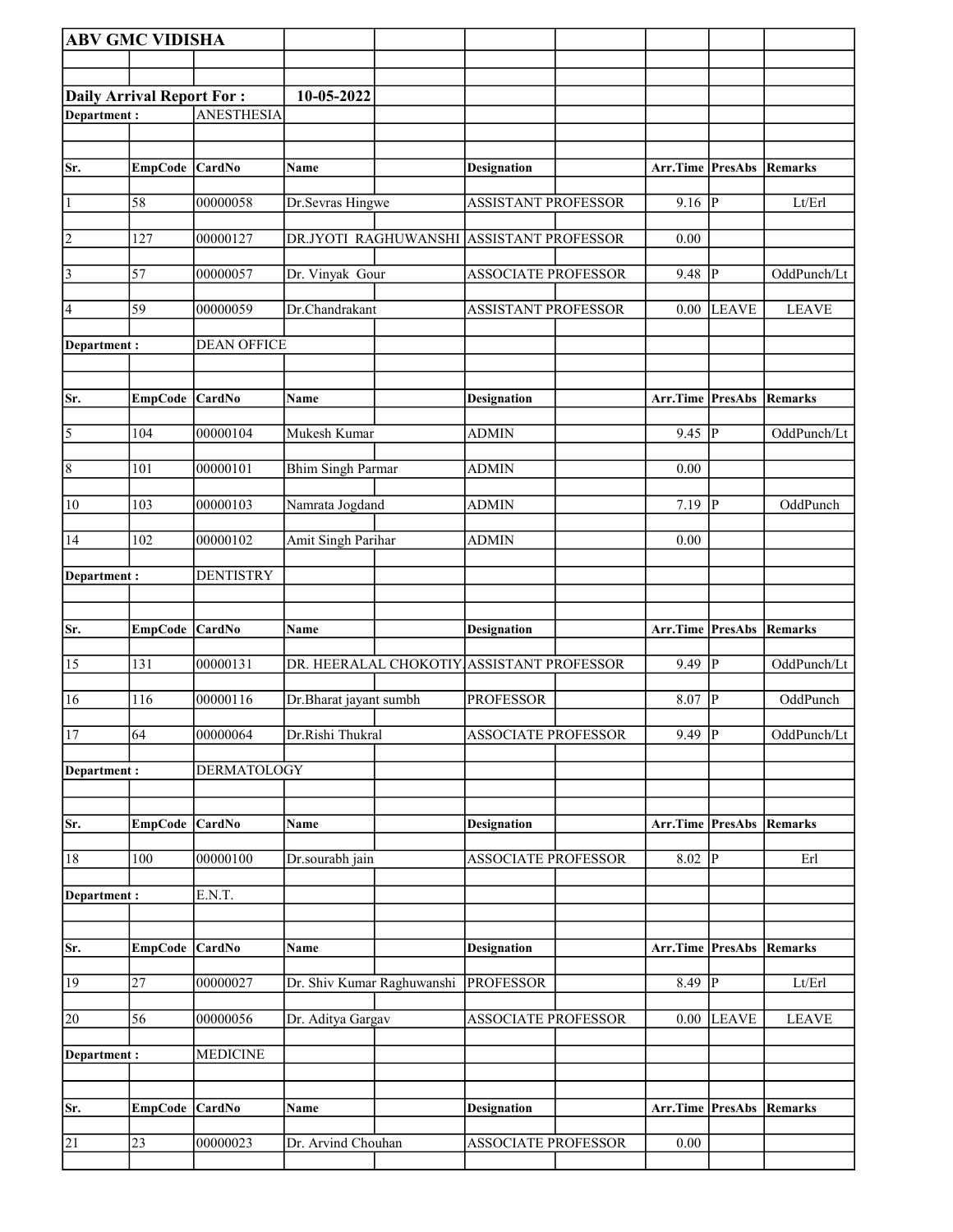|                 | 129              | 00000129                 | Dr. Mahendra pratap Singh               | <b>ASSISTANT PROFESSOR</b> | $9.34$ P                        |                               | Lt/Erl         |
|-----------------|------------------|--------------------------|-----------------------------------------|----------------------------|---------------------------------|-------------------------------|----------------|
| 23              | 12               | 00000012                 | Dr Preshant shrivastava                 | <b>PROFESSOR</b>           | 9.48                            | $\overline{\mathbb{P}}$       | OddPunch/Lt    |
| 24              | 30               | 00000030                 | Dr. Sandeep Aharwar                     | <b>ASSOCIATE PROFESSOR</b> | 8.55                            | P                             | OddPunch/Lt    |
| $\overline{25}$ | $\overline{50}$  | 00000050                 | Dr.vinod Dangi                          | <b>ASSISTANT PROFESSOR</b> | 9.10                            | P                             | Lt/Erl         |
| Department:     |                  | <b>OBST. &amp; GYNEE</b> |                                         |                            |                                 |                               |                |
|                 |                  |                          |                                         |                            |                                 |                               |                |
| Sr.             | <b>EmpCode</b>   | CardNo                   | <b>Name</b>                             | <b>Designation</b>         | Arr.Time PresAbs                |                               | Remarks        |
| 26              | 42               | 00000042                 | Dr. Mridula singh                       | <b>ASSISTANT PROFESSOR</b> | 0.00                            | <b>LEAVE</b>                  | <b>LEAVE</b>   |
| 27              | 41               | 00000041                 | Dr.Aarti sharma                         | <b>ASSOCIATE PROFESSOR</b> | 0.00                            |                               |                |
| 28              | 96               | 00000096                 | DR. Sudha Chourasia                     | <b>PROFESSOR</b>           | 0.00                            | <b>LEAVE</b>                  | <b>LEAVE</b>   |
| Department:     |                  | OPHTHALMOLOGY            |                                         |                            |                                 |                               |                |
|                 |                  |                          |                                         |                            |                                 |                               |                |
| Sr.             | EmpCode CardNo   |                          | <b>Name</b>                             | <b>Designation</b>         | <b>Arr.Time PresAbs Remarks</b> |                               |                |
| 29              | 120              | 00000120                 | Dr.Shivcharan Lal Chadravansh PROFESSOR |                            | 9.52                            | $\overline{P}$                | OddPunch/Lt    |
| $\overline{30}$ | 121              | 00000121                 | Dr.Nikhila Yadav                        | <b>ASSISTANT PROFESSOR</b> | 9.31                            | P                             | OddPunch/Lt    |
| 31              | 46               | 00000046                 | Dr. Sapna Raghuwanshi                   | <b>ASSOCIATE PROFESSOR</b> | 0.00                            | <b>LEAVE</b>                  | <b>LEAVE</b>   |
| Department :    |                  | ORTHOPEDICS              |                                         |                            |                                 |                               |                |
|                 |                  |                          |                                         |                            |                                 |                               |                |
| Sr.             | <b>EmpCode</b>   | <b>CardNo</b>            | Name                                    | <b>Designation</b>         | Arr.Time PresAbs                |                               | Remarks        |
|                 |                  |                          |                                         |                            |                                 |                               |                |
| 32              | 20               | 00000020                 | Dr. Sanat Singh                         | <b>ASSOCIATE PROFESSOR</b> |                                 | $\overline{0.00 \vert}$ LEAVE | <b>LEAVE</b>   |
| $\overline{33}$ | 123              | 00000123                 | Dr. Vipin kumar Mishraa                 | <b>ASSISTANT PROFESSOR</b> | $9.30$ P                        |                               | Lt/Erl         |
| $\overline{34}$ | $\overline{124}$ | 00000124                 | Dr.Sunil Kirar                          | <b>ASSISTANT PROFESSOR</b> | $9.12$ P                        |                               | Lt/Erl         |
| $\overline{35}$ | 10               | 00000010                 | Dr Atul varshney                        | <b>PROFESSOR</b>           | 0.00                            | <b>LEAVE</b>                  | <b>LEAVE</b>   |
| 36              | 55               | 00000055                 | Dr. Sanjay Upadhya                      | <b>ASSOCIATE PROFESSOR</b> | 9.48                            | P                             | OddPunch/Lt    |
| Department:     |                  | <b>PEADITRICS</b>        |                                         |                            |                                 |                               |                |
|                 |                  |                          |                                         |                            |                                 |                               |                |
| Sr.             | <b>EmpCode</b>   | CardNo                   | Name                                    | <b>Designation</b>         | Arr.Time PresAbs                |                               | <b>Remarks</b> |
| $\overline{37}$ | 9                | 00000009                 | Dr Neeti agarawal                       | <b>PROFESSOR</b>           | $9.13 \overline{P}$             |                               | OddPunch/Lt    |
| 38              | 19               | 00000019                 | Dr. D Sharad Gedam                      | <b>ASSOCIATE PROFESSOR</b> | 0.00                            | <b>LEAVE</b>                  | <b>LEAVE</b>   |
| 39              | 44               | 00000044                 | Dr. Priya Gogia                         | ASSISTANT PROFESSOR        | 0.00                            |                               |                |
| 40              | 61               | 00000061                 | Dr.Deepak K. Uikey                      | <b>ASSOCIATE PROFESSOR</b> | 0.00                            |                               |                |
| 41              | 60               | 00000060                 | Dr.Shiv R.k. Dubey                      | <b>ASSISTANT PROFESSOR</b> | 0.00                            |                               |                |
| Department :    |                  | <b>PSYCHIATRY</b>        |                                         |                            |                                 |                               |                |
|                 |                  |                          |                                         |                            |                                 |                               |                |